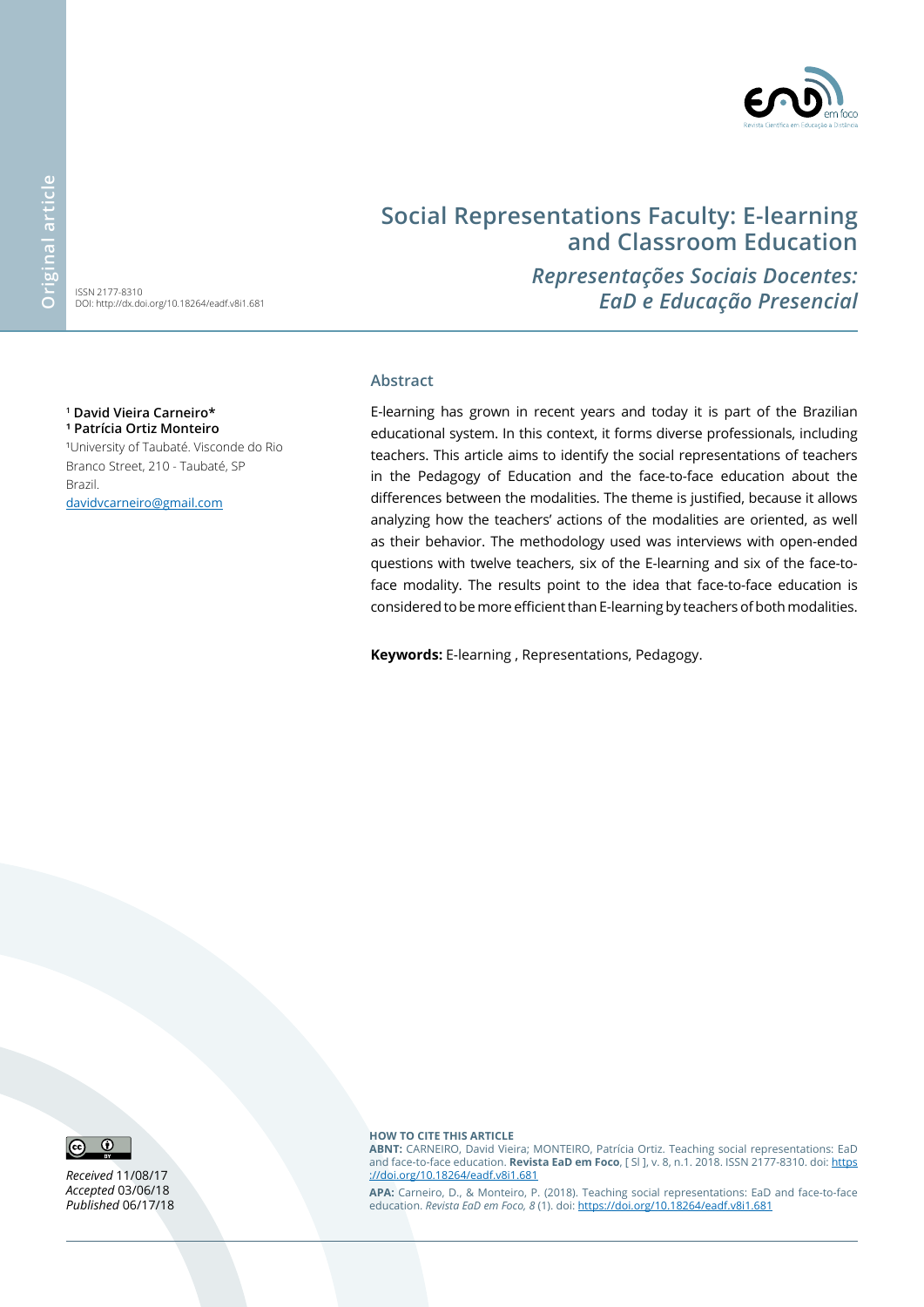#### *Representações Sociais Docentes: EaD e Educação Presencial*

#### *Resumo*

*A Educação a Distância cresceu nos últimos anos e hoje é parte do sistema educacional brasileiro. Nesse contexto, ela forma diversos profissionais, inclusive professores. Este artigo tem como objetivo identificar as representações sociais de docentes do curso de Pedagogia da EaD e da educação presencial sobre as diferenças entre as modalidades. O tema se justifica, pois permite analisar como se orienta a ação dos docentes das modalidades, assim como seu comportamento. A metodologia utilizada foi entrevistas com perguntas abertas com doze docentes, sendo seis da EaD e seis da modalidade presencial. Os resultados apontaram para a ideia de que a educação presencial é considerada mais eficiente do que a EaD por docentes das duas modalidades.*

*Palavras-chave: EaD, Representações, Pedagogia.*

## **1.** Introduction

E-learning (EAD), today, is an undeniable part of the Brazilian educational field. The courses offered in this modality by private or public universities allow access to people who, for various reasons, such as university absence or even with incompatible schedules, were not able to attend higher education. In recent years, there have been several advances in this sector. It is evident that, with the development of technological resources, the E-learning modality has undergone several transformations. Today, there are a variety of resources, such as videos and audios, as well as the access and speed of the connections in which those resources are used.

In this context, the relevance of E-learning in Brazilian education is growing. We can consider that the formation of professors also occurs in this modality, since, according to the 2015/2016 Census of the Brazilian Association of E-learning (BAE), in the period there were 148,222 students enrolled in degrees proper, 134,262 in mixed qualifications (undergraduate and bachelor's degree) and 410,470 in semigeneral degrees. In this way, a relevant amount of professionals able to work in the educational area is being formed by the E-learning.

Among the undergraduate courses, we can highlight the Pedagogy , since it forms teachers and reflects on education, being therefore a privileged course when it comes to teacher training and in the Brazilian educational sector. The course is offered face-to-face and distance, but what do the teachers of Pedagogy's course think of the two modalities and the differences between them? The theory of social representations can contribute to identify the existence of thoughts and beliefs of the group of teachers of the two modalities.

The theory of social representations helps to understand how they identify the specificities and how they work with them. To carry out this type of identification, it is important to listen to actors in this process, the teachers of both modalities. Six open-ended teachers were interviewed, with the presence and six of the E-learning. We consider relevant to be heard teachers belonging to a university that offers the course of Pedagogy in both modalities, but with different and independent pedagogical groups. The university in question is located in the Paraíba Valley of São Paulo, in the city of Taubaté.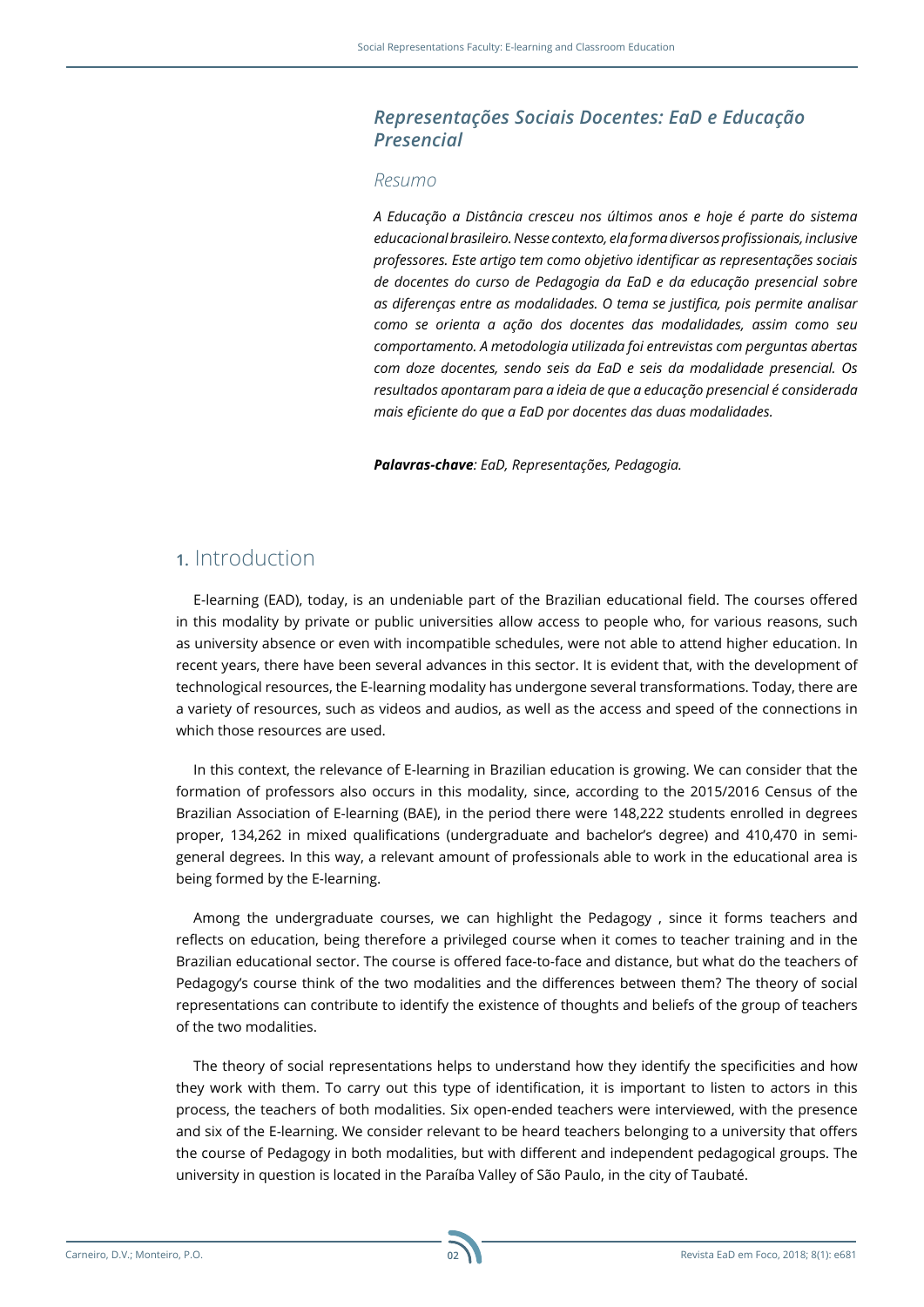The purpose of this study is to identify teachers' social representations of distance and face-to-face modalities about the differences and similarities of the teaching-learning process in both modalities.

# **2**. Methodology

This study is qualitative in nature. To accomplish this article, twelve teachers from the same university were interviewed; six of them work in distance mode and six in face-to-face mode. The interviews will be held in the interval of two months during the year 2017; were made up of open questions pre-established by the authors, formulated with the intention of allowing the interviewees the conditions to present their thoughts and ideas on the subject of the present work. For Alves (2013), the qualitative interviews approach conversations. This idea guided the process of data collection for the present study.

In order to approach the Pedagogy course, we use the Brazilian legislation on the course, its guidelines and possibilities of action and authors such as Saviani (2010) and Gatti (2014), who discuss the role of Pedagogy in the teacher training process in the Brazilian reality. In dealing with E-learning, the study uses authors such as Kenski(2013) and Slomsky (2016), who demonstrate the possibilities and specificities contained in the E-learning modality. Another source used is the legislation that guides E-learning in Brazil.

The Theory of Social Representations is an essential part of the analysis of the data collected in this study. The basis of the theory is discussed here with Moscovici (2007) and Guareschi and Roso (2016), which call into question the ability of theory to identify common-sense beliefs and ideas among specific groups - in our case, teachers of Pedagogy .

## **3**. Results and Discussion

#### **3.1** The Pedagogy course

The course of Pedagogy in Brazil underwent a series of transformations since its foundation in 1939. At that time, the course had a technical bias based on the bachelor degree. In the following decades, it took another kind of proportion and more complete characteristics, which included working in classrooms. Saviani (2010) understands Pedagogy as the science of Education when considering its trajectory as a course. From the 1990s, with the approval of LDB - Law No. 9,394, in 1996 the Pedagogy course took the forms it has currently. By means of the law the requirement for a higher education course for Basic Education teachers was initiated. Therefore, undergraduate courses are even more relevant in the educational context.

Resolution CNE / CP No. 1, of May 15, 2006, establishes the national curricular guidelines for Pedagogy courses. This resolution confirms the trends pointed out in the opinions with emphasis on the recognition of differences, democratic management and the need for research in education. The functions of the pedagogue are not restricted to classrooms and are also involved in other assignments of the school and non-school workplace, which demonstrates the growth of the attributions and possibilities within the Pedagogy course.

Even with the increase in demand after LDB's approval, the courses currently suffer problems related to the devaluation of the teaching function. For Gatti (2014),

> it is already known that the teaching career has not attracted enough attention to young high school graduates, especially to work with specific disciplinary areas such as mathematics, physics, chemistry,

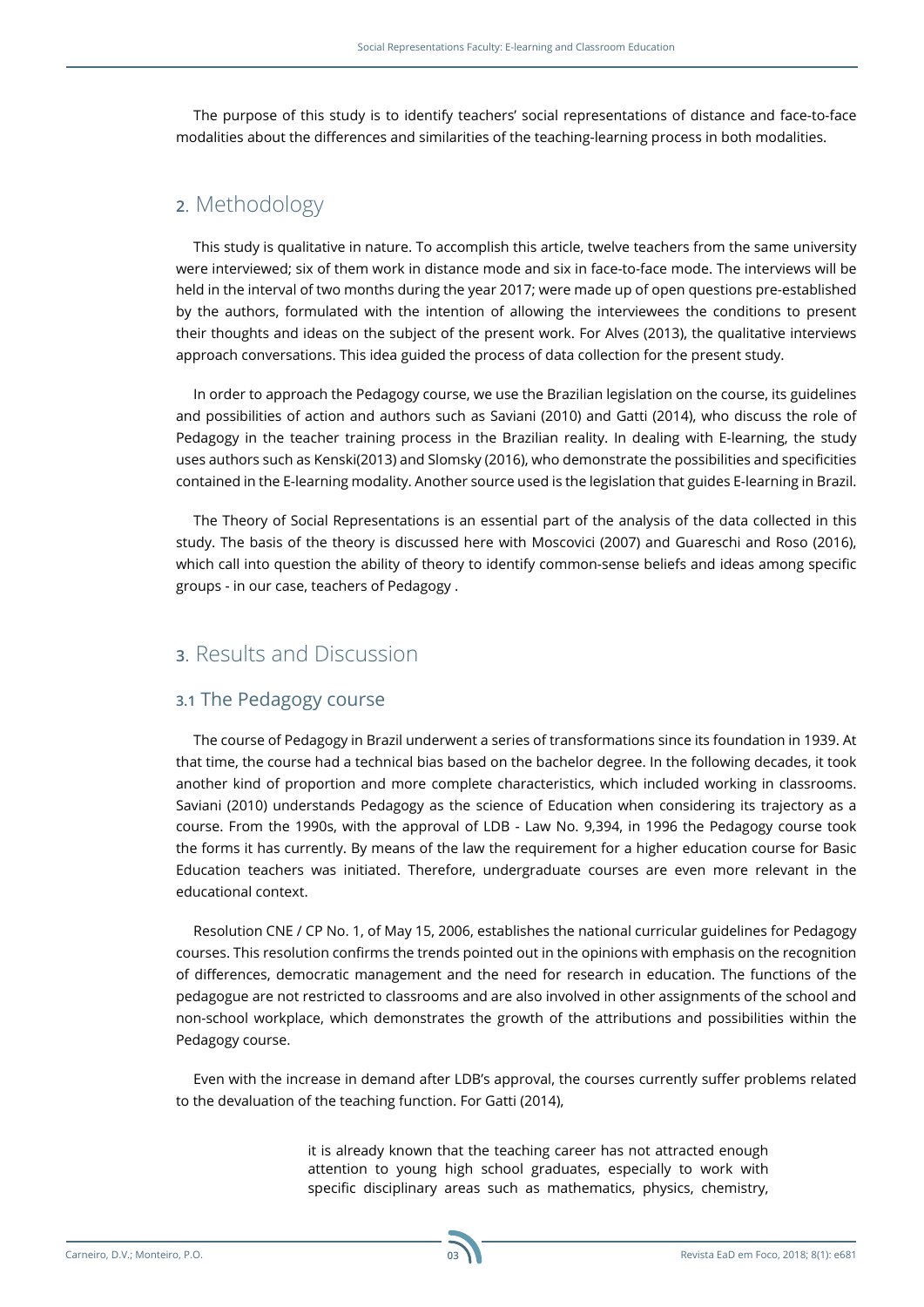and etc. Surveys attested to this fact, showing that enrollment in these courses has been declining over the years and that enrollment is not very high, estimated at around 70%.

The decrease in the number of enrollments in the courses does not coincide with the data of modality E-learning. The 2015/2016 BAE Census shows that enrollment in fully regulated courses was 148,222, while the 2013 Census of the same institution shows a total of 89,429.

#### **3.2** E-learning in Brazil

In Brazil, the creation of recognized courses began in 2005, through Federal Decree No. 5,622, which regulated the modality, already mentioned in the Law of Guidelines and Bases of 1996.

> Art. 80. The Public Power shall encourage the development and delivery of E-learning programs at all levels and modalities of teaching and continuing education.

> § 1 E-learning, organized with special opening and arrangements, will be offered by institutions specifically accredited by the Union.

> Paragraph 2. The Union shall regulate the requirements for the performance of examinations and registration of diplomas related to E-learning courses (Brazil, 2005).

Another important point in the development of E-learning was in 2016, with Resolution  $N^{\circ}$ . 1 of the National Council of Education, of March 11, which recognizes the tutors as educational professionals active participants in the pedagogical process. Therefore, we can consider the tutors as teachers in the courses in E-learning and mainly as relevant actors of the process.

The discussion about E-learning in Brazil still raises a series of controversies, such as the view of in-person courses as superiors, in some way. For Kenski (2015),

E-learning is still not well accepted among leaders and educators. They consider it feasible only as a supplementary form of teaching for students who can not travel to in-person higher education institutions. Among the students in face-to-face courses there are also prejudiced attitudes towards E-learning (p.145).

So, even with regulation and its operation and evaluation in public and private universities, there is no unanimity about the quality and efficiency of the E-learning . However, the possibilities presented by the modality are ample. Slomski (2016) states that information and communication technologies (ICTs) can go beyond technique and serve as mediators of knowledge, becoming feeling, and develop relationships with objects and people within the learning context.

#### **3.3** Social Representations

The Theory of Social Representations is inserted in the area of Social Psychology. For Guareshi and Roso (2014), Social Psychology was stuck to rationality and scientific in order to treat the human being and society with the correctness that treated nature and natural phenomena. Moscovici (2007) says that social life produces meanings and meanings and that the analysis of all representation made in this society must consider the process of socialization that took place. In this way, it seeks to find symbols, beliefs, ideals and visions of a certain group, which it calls social representations, even if it considers this concept in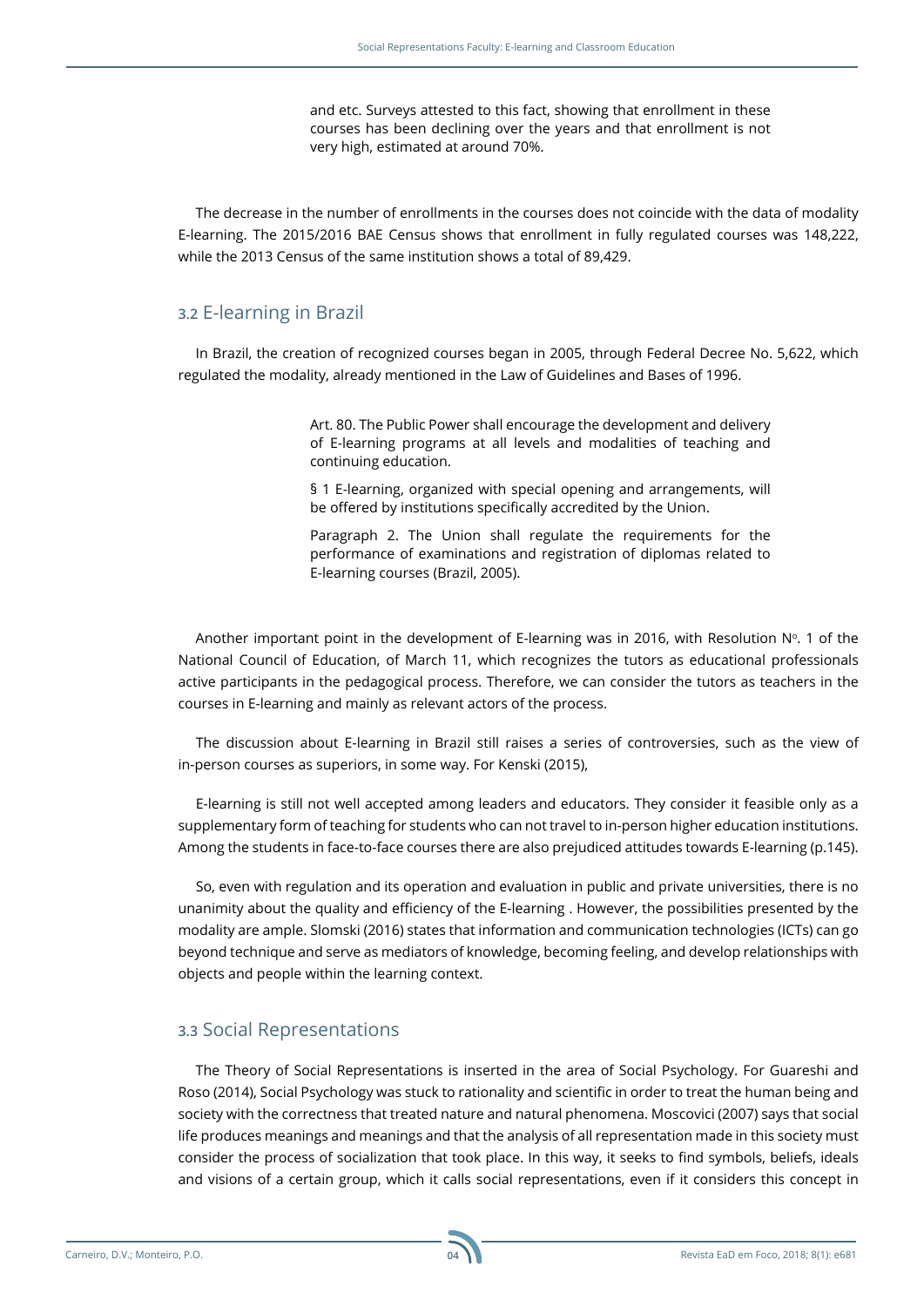constant construction. We understand the social representations as guiding the action of the participants of the group and determinants in their behaviors.

In order to identify the representations, we use the insights pointed out by Abric (1994, apud Chamon, 2014), in which representations serve four main functions: the function of knowledge, the identity function, the function of orientation and the function of justification. The first function refers to how the individual transforms a given object into part of its reality, as common sense. As identity function we can understand it like a form with which the individual is present in the social environment, creating an identity that allows you to place in society. As a guiding function, it is understood that the representations of individuals guide their attitudes and behaviors. The justification function demonstrates that individuals use their representations to justify attitudes taken in certain contexts.

#### **3.4** Social Representations of Teachers

The teachers interviewed form a group, since they are teachers of the same university and of the same course. In addition, they form two subgroups: that of the face-to-face teachers and the E-learning teachers. After analyzing the interviews, we identified that all of them, regardless of the modality in which they teach, had basic and initial training in the face-to-face modality.

The speeches presented demonstrate a greater appreciation of the efficiency of face-to-face teaching; this notion appears when the differences between modalities are questioned. The idea that in-class education is effective as the teacher and student meet face-to-face more frequently appears. Other elements, such as the idea of academic space and the interaction between classmates, appear in speeches. Some teachers demonstrate a notion that the student would be unassisted in the E-learning, having rare and sporadic contacts with the teacher, which would not occur in face-to-face education.

The teachers interviewed consider that face-to-face contact improves the quality of teaching. This view is present in the statements of the teachers of the two modalities, as described below:

> I know enough to give a more effective pedagogical support, and then it seems to me that even when it is not in the distance modality, and it seems that there is a omission in the operability of distance learning, which does not occur in the face-to-face mode.

> We do not see an accompaniment, of course, of the student. So I see a lot of problems when it comes to E-learning. [...] I think that this monitoring more closely, right, knowing how the student is progressing, what are really the problems that he is experiencing in the classroom, I think this is much more noticeable when You're with him. I think E-learning ends up hiding a lot that you do not notice (teacher present).

 The mentioned speeches demonstrate the appreciation of the physical presence as a more efficient way of accompanying the student's knowledge. The statements of the teachers of the E-learning also took this form.

> In face-to-face pedagogy the student becomes more dependent on the teacher, the teacher is there all the time. In the distance course, this process requires a greater effort on the part of the student, the student has to really be in order to do the college and if he does nothing,

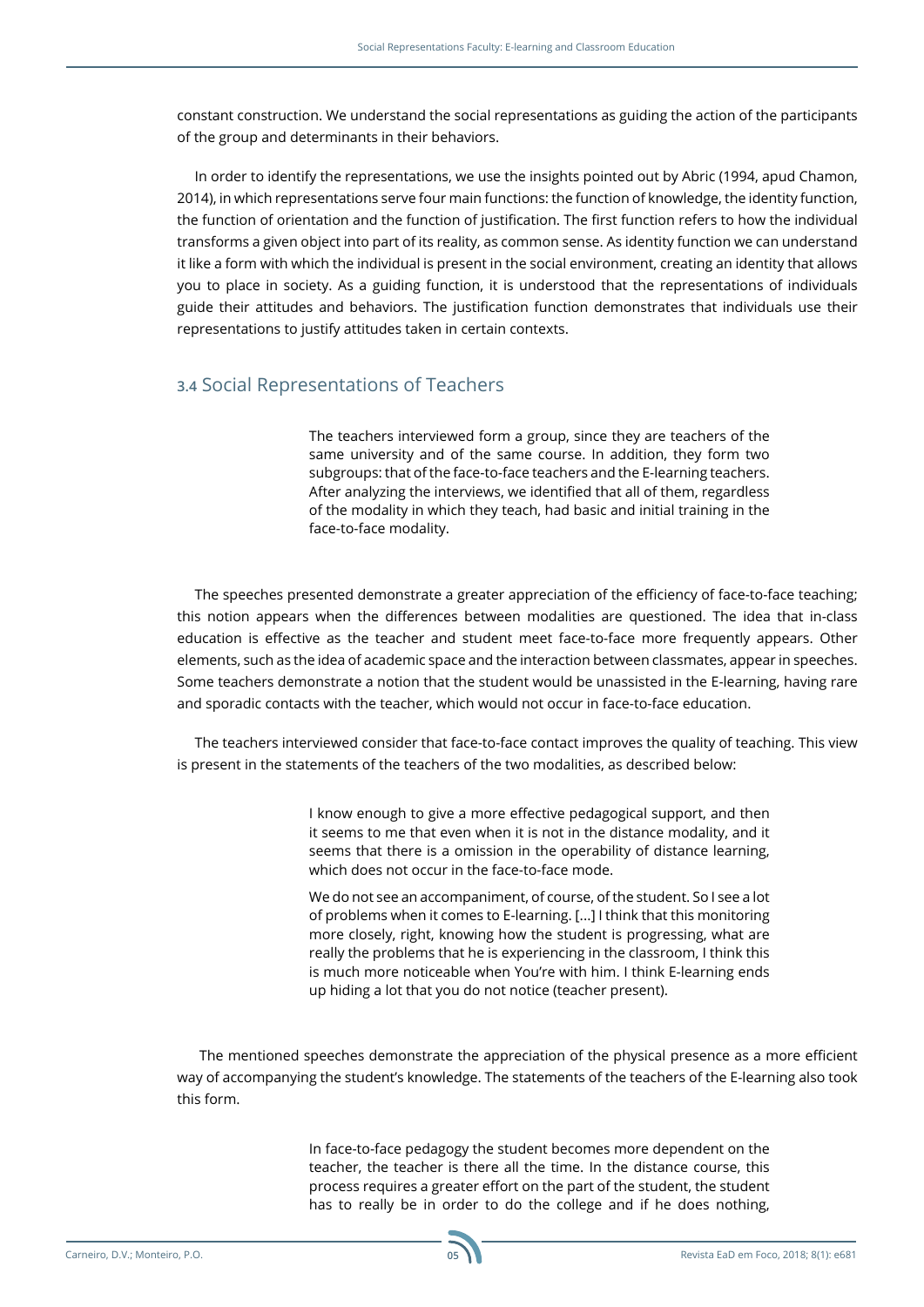otherwise it will not be worth. Everything depends *strictly* on his will (teacher in E-learning, prominence of him).

Even if there is interaction, it is not the same thing, so the teachinglearning process, when moved with activity, is easier to happen has the touch, being together, the eye in the eye, the teacher's smell, voice volume, all this personal interaction makes a difference in learning; now, the student when doing E-learning looks at the cool screen that will not help, is not with an affective look (teacher E-learning).

The collected discourses allow to identify an object of social representation between the teaching group participating in the research: the idea that face-to-face education is better than the distance modality, since the physical presence of the teacher allows the identification of problems and the follow-up of student.

We consider for this identification the four Abric insights already mentioned in this article. Interviewees see mediation as part of their professional daily life and have a common sense about the concept (function of knowing); from that sense justify their participation in the educational process (identity function), create interventions with students (orientation function) and direct these interventions with the representation of the efficient mediation needs your physical presence (justification function).

It is striking that E-learning teachers also have this representation even though it is not directly linked to their daily practice. These same teachers of E-learning ignore the advances of ICTs as a way of expanding interativity and that provide innumerable forms of mediation and intervention in the teaching-learning process, as said by Slomski (2016).

This idea agrees with what Bates (2016) says when he says that most teachers believe that E-learning is inferior to face-to-face teaching and that there is no scientific basis to support this superiority. In addition, we should recall the idea of Kenski (2015) when he states that the E-learning is not yet accepted by educators. We believe that this view contradicts the legislation on the subject, which legitimizes and regulates the modality considering its quality and its validity in the educational field.

# **4**. Conclusion / Final Considerations

The teachers interviewed believe in the differences between the modalities. Elements such as student organization and behavior appeared as determinants in the quality of the teaching-learning process. The idea of superiority of face-to-face education appears implicitly; therefore, Bates's (2016) statement is confirmed with the data collected by this study.

We also consider that there is an objectivation of the idea of teacher-student relationship in E-learning; that the social representation of teachers is that face-to-face education is more efficient in this relationship than E-learning; that the preschool student has a more complete structure for their learning. We must consider, in this sense, the very formation of these teachers, which took place in person, being their main and first experience in the educational area.

## **Thanks**

This work was funded by EPTS/ Unitau.